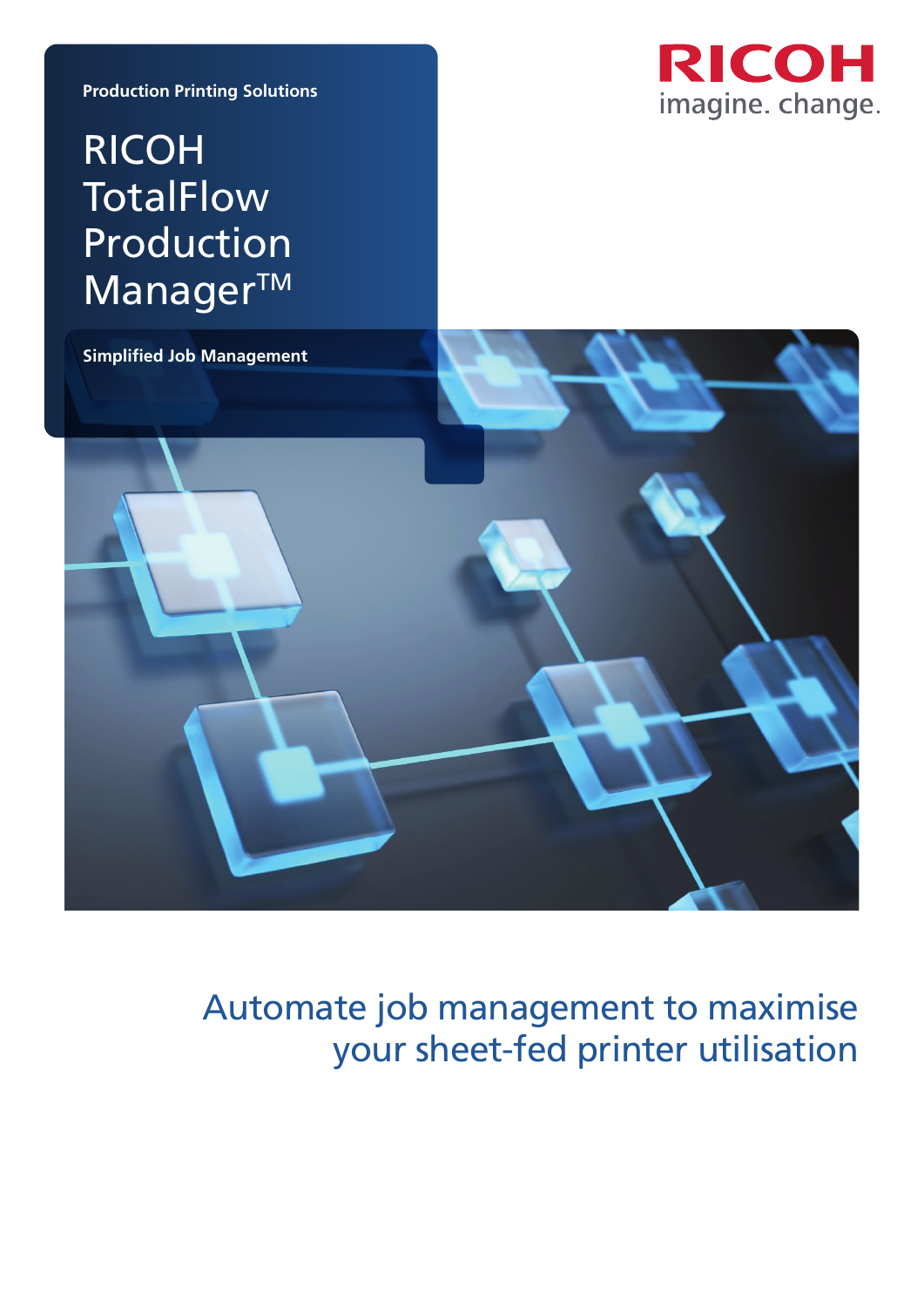# Give your business a **competitive advantage**

Choose RICOH TotalFlow Production Manager™ to increase the efficiency of your workflow, maximise device utilisation and reduce costs. From job inception to completion, TotalFlow Production Manager can streamline your operations by automating repetitive tasks to reduce operator interventions, labour costs and risk of errors, and increase productivity. Experience simplified job management with the ability to quickly create workflows with drag-and-drop customisation.

Vendor neutral by design, TotalFlow Production Manager allows you to monitor, manage and automatically load-balance a mixed fleet of up to 15 devices — even remotely, using its web-based interface.



### **Increase efficiency from prepress to print**

Reduce repetitive pre-production tasks, improve output quality and produce more work in a day by creating dynamic, reusable workflows.

- Maximise device utilisation with intelligent scheduling based on job attributes, including media and finishing, and due date tracking.
- Manage jobs with page-level exceptions, such as stapling, and create conditional JDF/JMF workflows.
- **IMPROVE PRODUCTION ACCURACY AND FILE INTEGRATION** full PDF job submission with ticketing.



## **Improve visibility, communication and control of operations**

Easily oversee your entire shop floor by connecting up to 15 devices with one instance of TotalFlow Production Manager. Email notifications at the joband printer-level to improve communications across your business.

- Control your print tasks centrally with TotalFlow Production Manager, which keeps all your print protocols within one view.
- **Monitor and improve operator knowledge and** efficiency with reports on media usage as well as colour and B&W page counts.
- **Provide awareness of shop-wide scheduled work** for a clear representation of job completion status.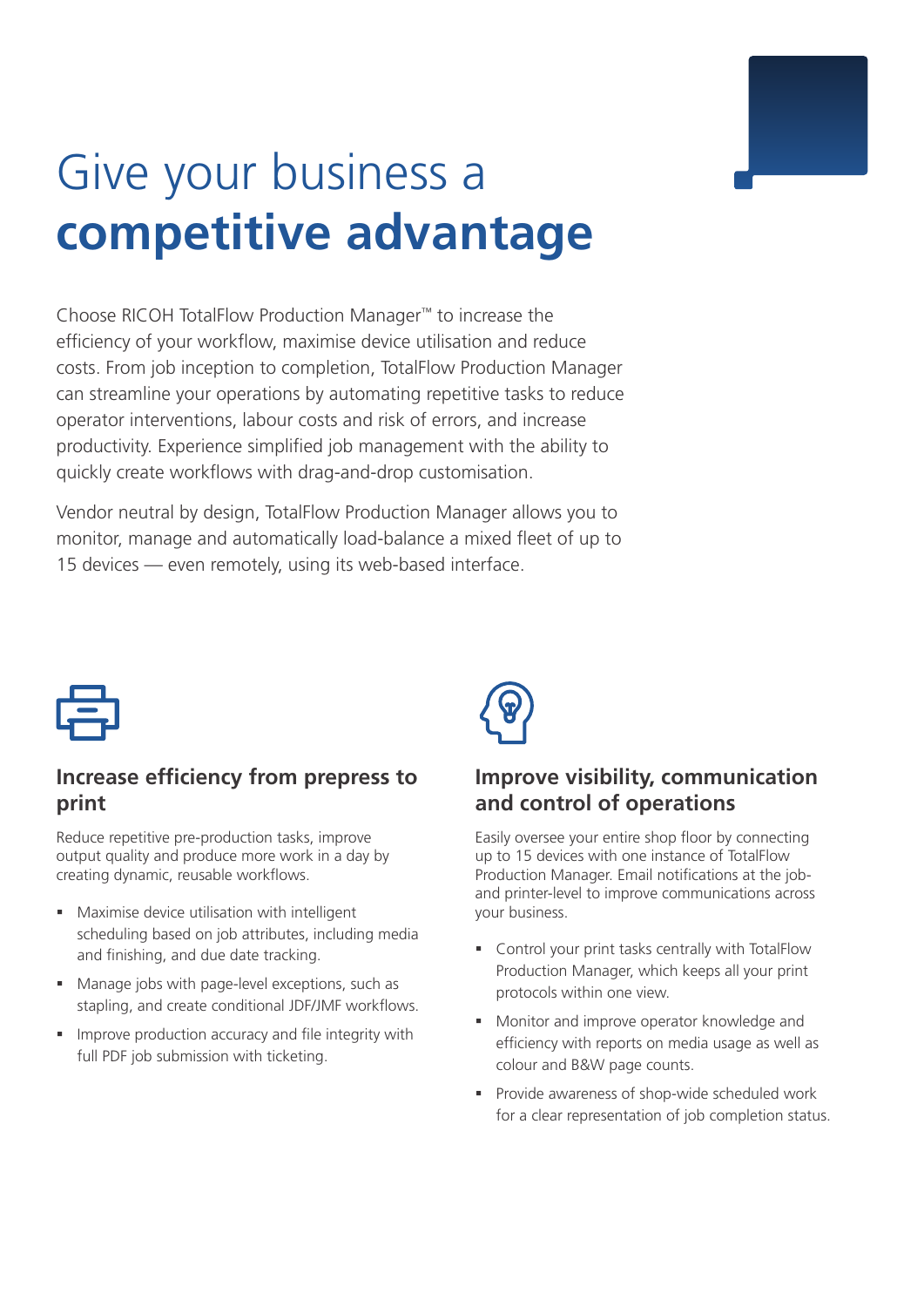# 男 E  $\blacksquare$  $\blacksquare$ 圓 圓 昌

#### **Submit jobs to print faster by integrating TotalFlow Production Manager with RICOH TotalFlow Prep**

TotalFlow Production Manager integrates tightly with TotalFlow Prep. Use them together to further eliminate manual steps in job preparation: rapidly create print-ready PDF files out of multiple file formats, including scanned documents.

#### **Optimise your equipment and paper use with advanced imposition**

Included with TotalFlow Production Manager and powered by Ultimate Impostrip®, advanced imposition easily defines and automates custom imposition, advanced folding and detailed marks for cutting. Use it to create barcodes and meet advanced binding and cutting requirements with ease.

Any Adobe® PDF or EPS file can become a custom mark. Create barcodes with up to 12 specified fields for identifying job characteristics plus create, use and save templates with various combinations to automate your workflow process even more.



## **Attain higher profits with shop-wide integration**

Achieve improved utilisation of material, labour and equipment by taking advantage of TotalFlow Production Manager's vendor-neutral design to unite devices and applications.

- **Turn jobs faster and minimise downtime by pooling** printers for load-balancing to ensure the most efficient and fastest path to job completion, with the assurance of backup.
- **Increase output accuracy with visual job tickets that** preview how the job will print and add optional approval and proof-printing steps to avoid reprints.
- Create additional workflow efficiencies by integrating with other supported third-party applications, such as MarcomCentral®, Enfocus® PitStop and PrintNet Solutions.

## **Capture more business with increased versatility**

Satisfy more client requirements and accept new projects with the ability to handle more file formats, print languages and protocols.

- Print Postscript/PCL and PDF data streams and use LPR and hot folder submissions.
- Send jobs to print from the browser interface as well as from native applications using printer drivers for Mac® and PC.
- **Convert data streams to PDF for job ticketing,** reading or archiving, and map them to replace embedded tray, paper and finishing commands.